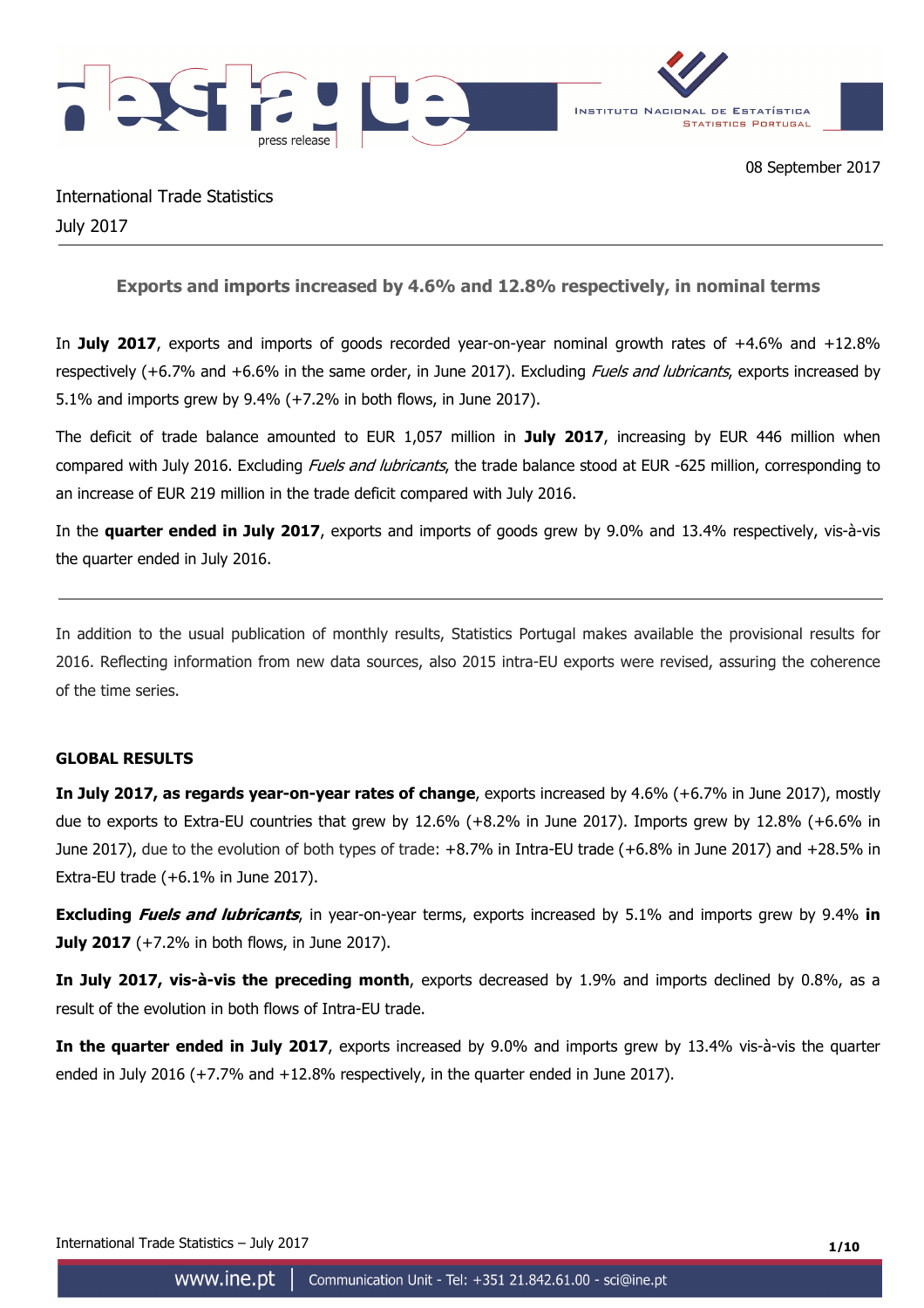# press release

INSTITUTO NACIONAL DE ESTATÍSTICA **STATISTICS PORTUGAL** 

| <b>EXPORTS</b> |                                                                                                                                                                                                     |                                                                                                          |                                                                                                        |                                                                                                 |                                                                                                          |                                                                                              |                                                                                                  |                                                                                                       |
|----------------|-----------------------------------------------------------------------------------------------------------------------------------------------------------------------------------------------------|----------------------------------------------------------------------------------------------------------|--------------------------------------------------------------------------------------------------------|-------------------------------------------------------------------------------------------------|----------------------------------------------------------------------------------------------------------|----------------------------------------------------------------------------------------------|--------------------------------------------------------------------------------------------------|-------------------------------------------------------------------------------------------------------|
|                |                                                                                                                                                                                                     |                                                                                                          | <b>TOTAL</b>                                                                                           |                                                                                                 |                                                                                                          | <b>TOTAL EXCLUDING FUELS AND</b><br><b>LUBRICANTS</b>                                        |                                                                                                  | <b>TOTAL</b><br><b>QUARTER ENDED IN:</b>                                                              |
| <b>YEAR</b>    | <b>MONTH</b>                                                                                                                                                                                        |                                                                                                          |                                                                                                        | <b>GROWTH RATE (%)</b>                                                                          |                                                                                                          |                                                                                              | <b>GROWTH RATE (%)</b>                                                                           | <b>GROWTH RATE (%)</b>                                                                                |
|                |                                                                                                                                                                                                     | € Million                                                                                                | Year-on-<br>year                                                                                       | Month-to-<br>month                                                                              | € Million                                                                                                | Year-on-<br>year                                                                             | Month-to-<br>month                                                                               | Year-on-year                                                                                          |
| 2015           | <b>JULY</b><br><b>AUGUST</b><br><b>SEPTEMBER</b><br><b>OCTOBER</b><br><b>NOVEMBER</b><br><b>DECEMBER</b>                                                                                            | 4,689<br>3,303<br>4,123<br>4,496<br>4,316<br>3,633                                                       | 4.6<br>2.1<br>1.4<br>$-3.0$<br>4.6<br>$-1.6$                                                           | 3.3<br>$-29.6$<br>24.8<br>9.0<br>$-4.0$<br>$-15.8$                                              | 4,336<br>3,002<br>3,847<br>4,200<br>4,044<br>3,412                                                       | 5.4<br>4.6<br>2.8<br>$-1.2$<br>8.0<br>0.7                                                    | 4.8<br>$-30.8$<br>28.2<br>9.2<br>$-3.7$<br>$-15.6$                                               | 5.6<br>5.3<br>2.8<br>$-0.1$<br>0.8<br>$-0.1$                                                          |
|                | <b>TOTAL</b>                                                                                                                                                                                        | 50,022                                                                                                   | 0.8                                                                                                    |                                                                                                 | 47,016                                                                                                   | 2.3                                                                                          |                                                                                                  |                                                                                                       |
| 2016           | <b>JANUARY</b><br><b>FEBRUARY</b><br><b>MARCH</b><br><b>APRIL</b><br>MAY<br><b>JUNE</b><br><b>JULY</b><br><b>AUGUST</b><br><b>SEPTEMBER</b><br><b>OCTOBER</b><br><b>NOVEMBER</b><br><b>DECEMBER</b> | 3,657<br>4,009<br>4,219<br>4,116<br>4,195<br>4,459<br>4,464<br>3,463<br>4,392<br>4,332<br>4,660<br>4,056 | $-2.7$<br>1.7<br>$-3.8$<br>$-2.6$<br>$-0.7$<br>$-1.7$<br>$-4.8$<br>4.9<br>6.5<br>$-3.6$<br>8.0<br>11.6 | 0.7<br>9.6<br>5.3<br>$-2.5$<br>1.9<br>6.3<br>0.1<br>$-22.4$<br>26.8<br>$-1.4$<br>7.6<br>$-13.0$ | 3,440<br>3,816<br>4,037<br>3,919<br>3,960<br>4,175<br>4,195<br>3,211<br>4,144<br>4,022<br>4,385<br>3,713 | $-1.6$<br>4.0<br>$-1.1$<br>1.0<br>2.3<br>0.9<br>$-3.3$<br>7.0<br>7.7<br>$-4.2$<br>8.4<br>8.8 | 0.8<br>10.9<br>5.8<br>$-2.9$<br>1.0<br>5.4<br>0.5<br>$-23.5$<br>29.1<br>$-2.9$<br>9.0<br>$-15.3$ | 0.3<br>$-0.8$<br>$-1.7$<br>$-1.7$<br>$-2.4$<br>$-1.7$<br>$-2.5$<br>$-1.2$<br>1.7<br>2.2<br>3.5<br>4.9 |
| 2017           | <b>JANUARY</b><br><b>FEBRUARY</b><br><b>MARCH</b><br><b>APRIL</b><br>MAY<br><b>JUNE</b><br><b>JULY</b>                                                                                              | 4,344<br>4,356<br>5,241<br>4,122<br>4,873<br>4,757<br>4,668                                              | 18.8<br>8.7<br>24.2<br>0.2<br>16.2<br>6.7<br>4.6                                                       | 7.1<br>0.3<br>20.3<br>$-21.3$<br>18.2<br>$-2.4$<br>$-1.9$                                       | 3,999<br>4,012<br>4,905<br>3,817<br>4,549<br>4,475<br>4,408                                              | 16.3<br>5.1<br>21.5<br>$-2.6$<br>14.9<br>7.2<br>5.1                                          | 7.7<br>0.3<br>22.3<br>$-22.2$<br>19.2<br>$-1.6$<br>$-1.5$                                        | 12.5<br>12.9<br>17.3<br>11.1<br>13.6<br>7.7<br>9.0                                                    |



International Trade Statistics – July 2017 **2/10**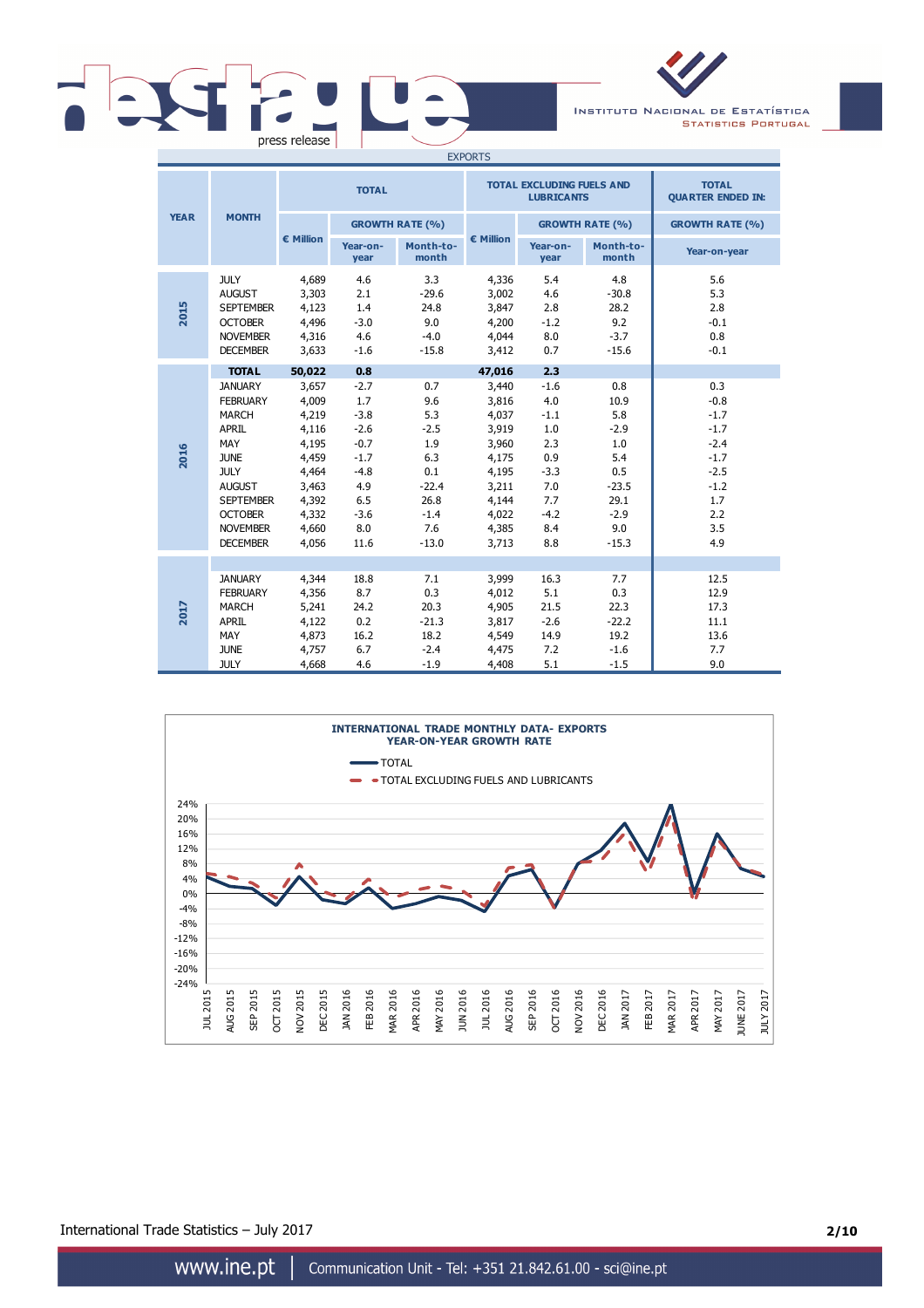



| <b>IMPORTS</b> |                                                                                                                                                                                                              |                                                                                                                    |                                                                                                             |                                                                                                       |                                                                                                                    |                                                                                                  |                                                                                                       |                                                                                              |
|----------------|--------------------------------------------------------------------------------------------------------------------------------------------------------------------------------------------------------------|--------------------------------------------------------------------------------------------------------------------|-------------------------------------------------------------------------------------------------------------|-------------------------------------------------------------------------------------------------------|--------------------------------------------------------------------------------------------------------------------|--------------------------------------------------------------------------------------------------|-------------------------------------------------------------------------------------------------------|----------------------------------------------------------------------------------------------|
|                |                                                                                                                                                                                                              |                                                                                                                    | <b>TOTAL</b>                                                                                                |                                                                                                       |                                                                                                                    | <b>TOTAL EXCLUDING FUELS AND</b><br><b>LUBRICANTS</b>                                            |                                                                                                       | <b>TOTAL</b><br><b>QUARTER ENDED IN:</b>                                                     |
| <b>YEAR</b>    | <b>MONTH</b>                                                                                                                                                                                                 |                                                                                                                    |                                                                                                             | <b>GROWTH RATE (%)</b>                                                                                |                                                                                                                    |                                                                                                  | <b>GROWTH RATE (%)</b>                                                                                | <b>GROWTH RATE (%)</b>                                                                       |
|                |                                                                                                                                                                                                              | € Million                                                                                                          | Year-on-<br>year                                                                                            | Month-to-<br>month                                                                                    | € Million                                                                                                          | Year-on-<br>year                                                                                 | Month-to-<br>month                                                                                    | Year-on-year                                                                                 |
| 2015           | <b>JULY</b><br><b>AUGUST</b><br><b>SEPTEMBER</b><br><b>OCTOBER</b><br><b>NOVEMBER</b><br><b>DECEMBER</b>                                                                                                     | 5,439<br>4,236<br>5,237<br>5,329<br>5,030<br>4,840                                                                 | $-0.4$<br>2.0<br>$-0.2$<br>$-3.3$<br>2.1<br>1.1                                                             | 0.2<br>$-22.1$<br>23.6<br>1.7<br>$-5.6$<br>$-3.8$                                                     | 4,722<br>3,571<br>4,620<br>4,706<br>4,471<br>4,293                                                                 | 6.5<br>5.9<br>6.8<br>2.0<br>5.3<br>7.1                                                           | 0.7<br>$-24.4$<br>29.4<br>1.9<br>$-5.0$<br>$-4.0$                                                     | 4.3<br>2.9<br>0.4<br>$-0.7$<br>$-0.5$<br>$-0.1$                                              |
| 2016           | <b>TOTAL</b><br><b>JANUARY</b><br><b>FEBRUARY</b><br><b>MARCH</b><br>APRIL<br>MAY<br><b>JUNE</b><br><b>JULY</b><br><b>AUGUST</b><br><b>SEPTEMBER</b><br><b>OCTOBER</b><br><b>NOVEMBER</b><br><b>DECEMBER</b> | 61,243<br>4,347<br>4,709<br>5,319<br>4,891<br>5,171<br>5,409<br>5,075<br>4,674<br>5,393<br>5,255<br>5,510<br>5,489 | 1.5<br>$-2.2$<br>4.4<br>0.3<br>$-5.7$<br>$-3.6$<br>$-0.3$<br>$-6.7$<br>10.3<br>3.0<br>$-1.4$<br>9.5<br>13.4 | $-10.2$<br>8.3<br>13.0<br>$-8.1$<br>5.7<br>4.6<br>$-6.2$<br>$-7.9$<br>15.4<br>$-2.6$<br>4.9<br>$-0.4$ | 55,105<br>3,980<br>4,317<br>4,830<br>4,496<br>4,732<br>4,860<br>4,600<br>4,063<br>4,840<br>4,679<br>4,986<br>4,722 | 5.1<br>4.2<br>6.8<br>4.0<br>1.4<br>6.8<br>3.7<br>$-2.6$<br>13.8<br>4.8<br>$-0.6$<br>11.5<br>10.0 | $-7.3$<br>8.5<br>11.9<br>$-6.9$<br>5.2<br>2.7<br>$-5.4$<br>$-11.7$<br>19.1<br>$-3.3$<br>6.6<br>$-5.3$ | 0.4<br>1.1<br>0.8<br>$-0.5$<br>$-3.0$<br>$-3.2$<br>$-3.5$<br>0.4<br>1.5<br>3.5<br>3.6<br>6.9 |
| 2017           | <b>JANUARY</b><br><b>FEBRUARY</b><br><b>MARCH</b><br>APRIL<br>MAY<br><b>JUNE</b><br><b>JULY</b>                                                                                                              | 5,348<br>5,177<br>6,142<br>5,415<br>6,266<br>5,768<br>5,724                                                        | 23.0<br>10.0<br>15.5<br>10.7<br>21.2<br>6.6<br>12.8                                                         | $-2.6$<br>$-3.2$<br>18.6<br>$-11.8$<br>15.7<br>$-8.0$<br>$-0.8$                                       | 4,610<br>4,540<br>5,588<br>4,770<br>5,581<br>5,208<br>5,032                                                        | 15.8<br>5.2<br>15.7<br>6.1<br>18.0<br>7.2<br>9.4                                                 | $-2.4$<br>$-1.5$<br>23.1<br>$-14.6$<br>17.0<br>$-6.7$<br>$-3.4$                                       | 15.0<br>15.2<br>15.9<br>12.2<br>15.9<br>12.8<br>13.4                                         |



International Trade Statistics – July 2017 **3/10**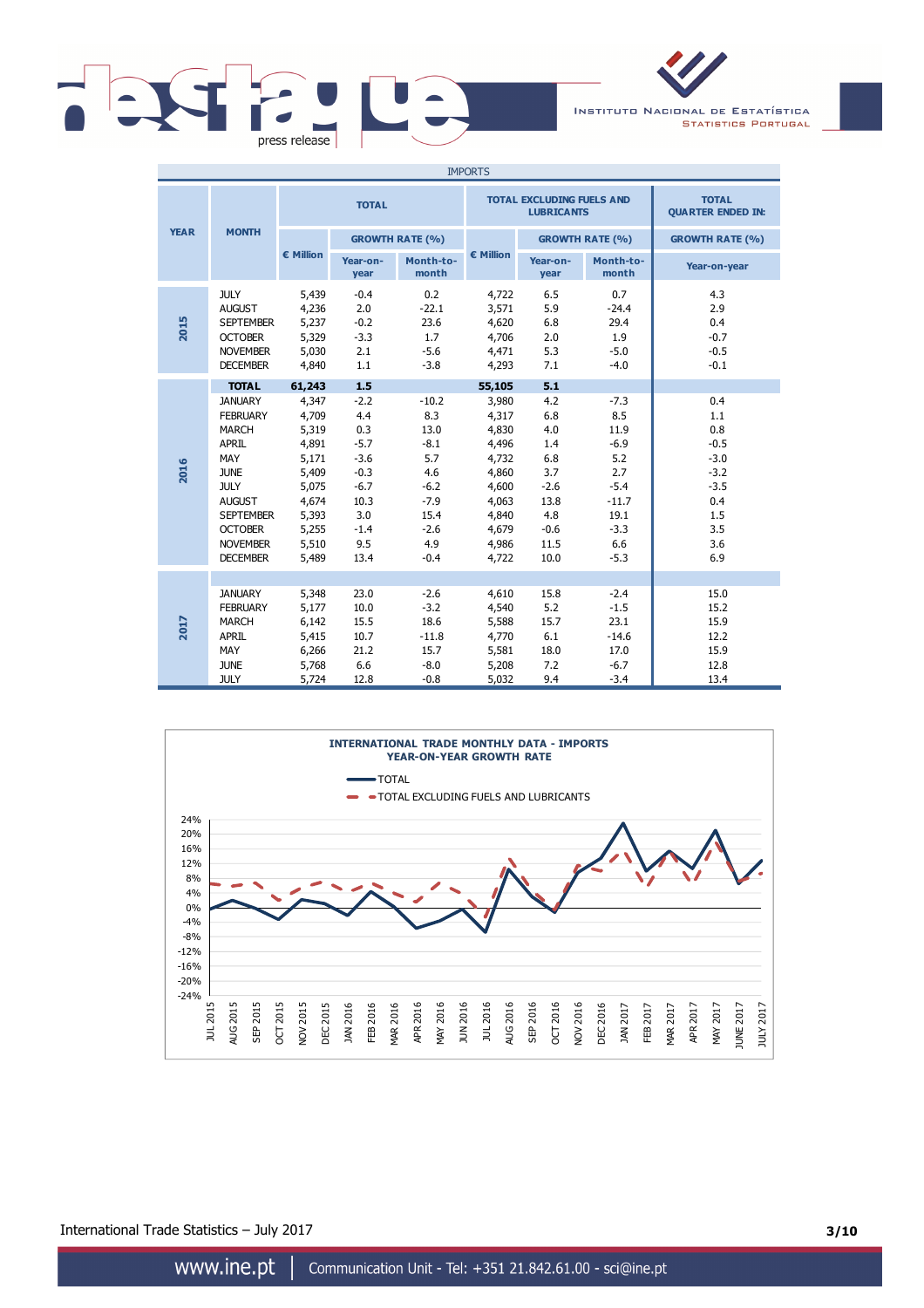

**In July 2017**, the **deficit of trade balance** reached EUR 1,057 million, which stood for an increase of EUR 446 million compared with July 2016.

**Excluding Fuels and lubricants**, **in July 2017**, trade balance stood at EUR -625 million, while in July 2016 it accounted for EUR -406 million.

| <b>TRADE BALANCE</b> |                                                                                                                                                                                                     |                                                                                                                              |                                                                                                      |                                                                                             |                                                                                                                        |                                                                                                                |                                                                                          |                                                                                                           |
|----------------------|-----------------------------------------------------------------------------------------------------------------------------------------------------------------------------------------------------|------------------------------------------------------------------------------------------------------------------------------|------------------------------------------------------------------------------------------------------|---------------------------------------------------------------------------------------------|------------------------------------------------------------------------------------------------------------------------|----------------------------------------------------------------------------------------------------------------|------------------------------------------------------------------------------------------|-----------------------------------------------------------------------------------------------------------|
|                      |                                                                                                                                                                                                     | <b>TOTAL</b>                                                                                                                 |                                                                                                      |                                                                                             | <b>TOTAL EXCLUDING FUELS AND</b><br><b>LUBRICANTS</b>                                                                  | <b>TOTAL</b><br><b>QUARTER ENDED IN:</b>                                                                       |                                                                                          |                                                                                                           |
| <b>YEAR</b>          | <b>MONTH</b>                                                                                                                                                                                        |                                                                                                                              |                                                                                                      | GROWTH (10 <sup>6</sup> Eur)                                                                |                                                                                                                        |                                                                                                                | GROWTH (10 <sup>6</sup> Eur)                                                             | GROWTH (10 <sup>6</sup> Eur)                                                                              |
|                      |                                                                                                                                                                                                     | € Million                                                                                                                    | Year-on-<br>year                                                                                     | Month-to-<br>month                                                                          | € Million                                                                                                              | Year-on-<br>year                                                                                               | Month-to-<br>month                                                                       | Year-on-year                                                                                              |
| 2015                 | <b>JULY</b><br><b>AUGUST</b><br><b>SEPTEMBER</b><br><b>OCTOBER</b><br><b>NOVEMBER</b><br><b>DECEMBER</b>                                                                                            | $-750$<br>$-933$<br>$-1,114$<br>$-833$<br>$-715$<br>$-1,207$                                                                 | 227<br>$-17$<br>65<br>39<br>85<br>$-112$                                                             | 138<br>$-183$<br>$-181$<br>281<br>118<br>$-492$                                             | $-386$<br>$-569$<br>$-774$<br>$-506$<br>$-427$<br>$-881$                                                               | $-67$<br>$-68$<br>$-192$<br>$-143$<br>74<br>$-263$                                                             | 164<br>$-183$<br>$-205$<br>268<br>79<br>$-454$                                           | 36<br>211<br>275<br>87<br>189<br>12                                                                       |
|                      | <b>TOTAL</b>                                                                                                                                                                                        | $-11,221$                                                                                                                    | $-510$                                                                                               |                                                                                             | $-8,089$                                                                                                               | $-1,625$                                                                                                       |                                                                                          |                                                                                                           |
| 2016                 | <b>JANUARY</b><br><b>FEBRUARY</b><br><b>MARCH</b><br><b>APRIL</b><br>MAY<br><b>JUNE</b><br><b>JULY</b><br><b>AUGUST</b><br><b>SEPTEMBER</b><br><b>OCTOBER</b><br><b>NOVEMBER</b><br><b>DECEMBER</b> | $-690$<br>$-700$<br>$-1,100$<br>$-775$<br>$-977$<br>$-950$<br>$-611$<br>$-1,211$<br>$-1,001$<br>$-923$<br>$-850$<br>$-1,433$ | $-7$<br>$-131$<br>$-185$<br>187<br>165<br>$-62$<br>140<br>$-278$<br>113<br>$-90$<br>$-135$<br>$-226$ | 517<br>$-10$<br>$-400$<br>325<br>$-202$<br>27<br>339<br>$-600$<br>210<br>78<br>73<br>$-583$ | $-540$<br>$-501$<br>$-792$<br>$-577$<br>$-771$<br>$-685$<br>$-406$<br>$-853$<br>$-697$<br>$-657$<br>$-601$<br>$-1,009$ | $-215$<br>$-130$<br>$-232$<br>$-24$<br>$-209$<br>$-135$<br>$-20$<br>$-284$<br>77<br>$-151$<br>$-174$<br>$-128$ | 341<br>39<br>$-291$<br>215<br>$-194$<br>86<br>280<br>$-447$<br>156<br>40<br>56<br>$-408$ | $-34$<br>$-250$<br>$-323$<br>$-129$<br>167<br>290<br>243<br>$-200$<br>$-26$<br>$-256$<br>$-113$<br>$-451$ |
| 2017                 | <b>JANUARY</b><br><b>FEBRUARY</b><br><b>MARCH</b><br><b>APRIL</b><br>MAY<br><b>JUNE</b><br><b>JULY</b>                                                                                              | $-1,004$<br>$-821$<br>$-901$<br>$-1,293$<br>$-1,393$<br>$-1,011$<br>$-1,057$                                                 | $-313$<br>$-121$<br>199<br>$-518$<br>$-417$<br>$-61$<br>$-446$                                       | 429<br>182<br>$-79$<br>$-392$<br>$-101$<br>382<br>$-46$                                     | $-610$<br>$-528$<br>$-683$<br>$-953$<br>$-1,032$<br>$-733$<br>$-625$                                                   | $-70$<br>$-27$<br>109<br>$-376$<br>$-261$<br>$-48$<br>$-219$                                                   | 399<br>82<br>$-155$<br>$-270$<br>$-79$<br>299<br>108                                     | $-674$<br>$-660$<br>$-236$<br>$-440$<br>$-735$<br>$-995$<br>$-924$                                        |



International Trade Statistics – July 2017 **4/10**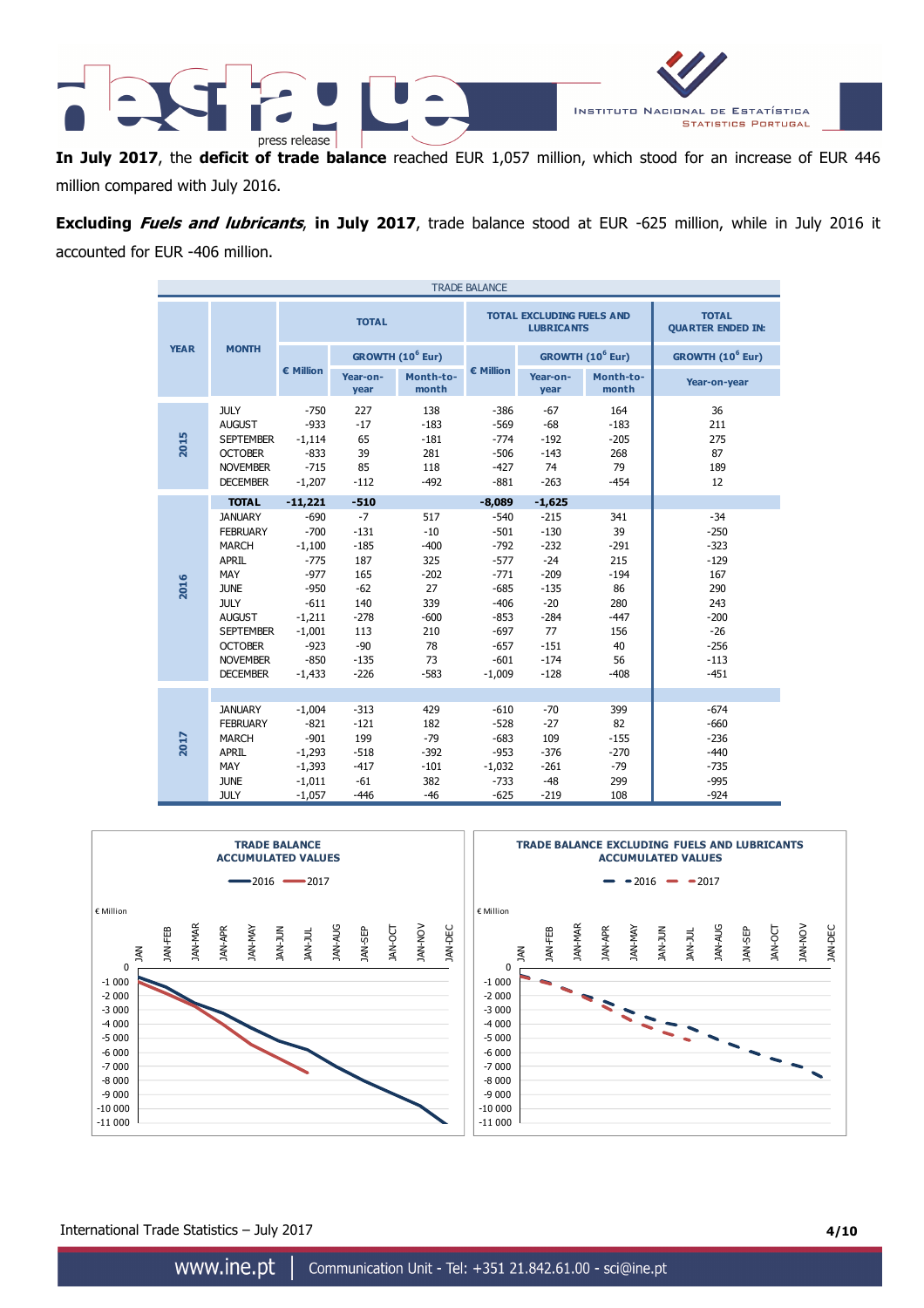

In **July 2017**, with regard to **exports**, the increases in Industrial supplies (+8.1%) and in Capital goods (+18.6%) stood out compared with the same month of 2016.

In **imports**, all economic categories recorded increases compared with the same month of 2016, with a clear emphasis on the growth in Fuel and lubricants (+45.8%).

| <b>EXPORTS BY BEC</b>                                 |                |                    |                        |                              |                          |                    |               |                              |
|-------------------------------------------------------|----------------|--------------------|------------------------|------------------------------|--------------------------|--------------------|---------------|------------------------------|
|                                                       |                |                    | <b>REFERENCE MONTH</b> |                              | <b>QUARTER ENDED IN:</b> |                    |               |                              |
| <b>BROAD ECONOMIC CATEGORIES</b>                      | € Million      |                    |                        | <b>GROWTH</b><br><b>RATE</b> | € Million                |                    |               | <b>GROWTH</b><br><b>RATE</b> |
|                                                       |                | <b>JUL</b><br>2016 | <b>GROWTH</b>          | $\frac{0}{0}$                | <b>JULY</b><br>2017      | <b>JUL</b><br>2016 | <b>GROWTH</b> | $\frac{9}{6}$                |
| <b>FOOD AND BEVERAGES</b>                             | 478            | 451                | 26                     | 5.9                          | 1,487                    | 1,295              | 192           | 14.8                         |
| PRIMARY                                               | 135            | 124                | 11                     | 8.7                          | 440                      | 355                | 85            | 23.9                         |
| <b>PROCESSED</b>                                      | 343            | 327                | 16                     | 4.8                          |                          | 940                | 107           | 11.3                         |
|                                                       |                |                    |                        |                              | 1,046                    |                    |               |                              |
| INDUSTRIAL SUPPLIES NOT ELSEWHERE SPECIFIED           | 1,521          | 1,407              | 114                    | 8.1                          | 4,728                    | 4,313              | 415           | 9.6                          |
| PRIMARY                                               | 112            | 89                 | 22                     | 24.7                         | 354                      | 299                | 54            | 18.2                         |
| <b>PROCESSED</b>                                      | 1,410          | 1,317              | 92                     | 7.0                          | 4,374                    | 4,014              | 360           | 9.0                          |
| <b>FUELS AND LUBRICANTS</b>                           | 260            | 269                | $-9$                   | $-3.4$                       | 866                      | 788                | 78            | 9.9                          |
| PRIMARY                                               | 1              | ə                  | $\Theta$               | 201.3                        | 1                        | $1^{\circ}$        | 1             | 134.1                        |
| <b>PROCESSED</b>                                      | 260            | 269                | $-10$                  | $-3.6$                       | 865                      | 788                | 77            | 9.8                          |
| CAPITAL GOODS, AND PARTS AND ACCESSORIES THEREOF (1)  | 670            | 565                | 105                    | 18.6                         | 2,000                    | 1,735              | 265           | 15.3                         |
| CAPITAL GOODS (1)                                     | 425            | 335                | 91                     | 27.1                         | 1,236                    | 1,026              | 210           | 20.5                         |
| PARTS AND ACCESSORIES                                 | 244            | 230                | 14                     | 6.2                          | 764                      | 709                | 55            | 7.7                          |
| TRANSPORT EQUIPMENT AND PARTS AND ACCESSORIES THEREOF | 682            | 698                | $-16$                  | $-2.2$                       | 2,280                    | 2,159              | 121           | 5.6                          |
| PASSENGER MOTOR CARS                                  | 144            | 196                | $-52$                  | $-26.4$                      | 511                      | 566                | $-55$         | $-9.8$                       |
| <b>OTHER</b>                                          | 109            | 97                 | 11                     | 11.7                         | 339                      | 287                | 52            | 18.2                         |
| PARTS AND ACCESSORIES                                 | 429            | 404                | 25                     | 6.1                          | 1,431                    | 1,306              | 124           | 9.5                          |
| CONSUMER GOODS NOT ELSEWHERE SPECIFIED                | 1.053          | 1.071              | $-18$                  | $-1.7$                       | 2,928                    | 2,818              | 109           | 3.9                          |
| <b>DURABLE</b>                                        | 121            | 112                | 8                      | 7.5                          | 372                      | 338                | 34            | 10.1                         |
| SEMI-DURABLE                                          | 625            | 642                | $-17$                  | $-2.7$                       | 1,627                    | 1,564              | 63            | 4.0                          |
| <b>NON-DURABLE</b>                                    | 308            | 317                | $-9$                   | $-2.9$                       | 929                      | 916                | 12            | 1.4                          |
| <b>GOODS NOT ELSEWHERE SPECIFIED</b>                  | $\overline{3}$ | $\overline{2}$     | $\theta$               | 20.9                         | 9                        | 9                  | $\theta$      | $-4.0$                       |
| (1) - EXCEPT TRANSPORT EQUIPMENT                      |                |                    |                        |                              |                          |                    |               |                              |

| <b>IMPORTS BY BEC</b>                                 |                     |                    |                        |                              |                          |                    |               |                              |
|-------------------------------------------------------|---------------------|--------------------|------------------------|------------------------------|--------------------------|--------------------|---------------|------------------------------|
|                                                       |                     |                    | <b>REFERENCE MONTH</b> |                              | <b>OUARTER ENDED IN:</b> |                    |               |                              |
| <b>BROAD ECONOMIC CATEGORIES</b>                      |                     | € Million          |                        | <b>GROWTH</b><br><b>RATE</b> | € Million                |                    |               | <b>GROWTH</b><br><b>RATE</b> |
|                                                       | <b>JULY</b><br>2017 | <b>JUL</b><br>2016 | <b>GROWTH</b>          | $\frac{0}{0}$                | <b>JULY</b><br>2017      | <b>JUL</b><br>2016 | <b>GROWTH</b> | $\frac{0}{0}$                |
| <b>FOOD AND BEVERAGES</b>                             | 745                 | 698                | 46                     | 6.6                          | 2,339                    | 2.133              | 206           | 9.7                          |
| PRIMARY                                               | 289                 | 279                | 10                     | 3.5                          | 960                      | 898                | 62            | 6.9                          |
| <b>PROCESSED</b>                                      | 456                 | 419                | 37                     | 8.8                          | 1,379                    | 1,235              | 144           | 11.7                         |
|                                                       |                     |                    |                        |                              |                          |                    |               |                              |
| INDUSTRIAL SUPPLIES NOT ELSEWHERE SPECIFIED           | 1.672               | 1,515              | 158                    | 10.4                         | 5,270                    | 4.624              | 646           | 14.0                         |
| PRIMARY                                               | 154                 | 166                | $-11$                  | $-6.9$                       | 512                      | 484                | 27            | 5.7                          |
| <b>PROCESSED</b>                                      | 1,518               | 1,349              | 169                    | 12.5                         | 4,758                    | 4,140              | 618           | 14.9                         |
| <b>FUELS AND LUBRICANTS</b>                           | 692                 | 475                | 217                    | 45.8                         | 1,937                    | 1.463              | 473           | 32.3                         |
| PRIMARY                                               | 560                 | 344                | 215                    | 62.6                         | 1,507                    | 1,093              | 414           | 37.9                         |
| <b>PROCESSED</b>                                      | 132                 | 130                | $\overline{2}$         | 1.6                          | 429                      | 371                | 59            | 15.8                         |
| CAPITAL GOODS, AND PARTS AND ACCESSORIES THEREOF (1)  | 907                 | 828                | 79                     | 9.5                          | 2.815                    | 2,419              | 395           | 16.3                         |
| CAPITAL GOODS (1)                                     | 529                 | 506                | 23                     | 4.5                          | 1,626                    | 1,428              | 199           | 13.9                         |
| PARTS AND ACCESSORIES                                 | 379                 | 323                | 56                     | 17.3                         | 1,189                    | 992                | 197           | 19.9                         |
| TRANSPORT EQUIPMENT AND PARTS AND ACCESSORIES THEREOF | 829                 | 735                | 94                     | 12.8                         | 2,813                    | 2,609              | 203           | 7.8                          |
| PASSENGER MOTOR CARS                                  | 347                 | 276                | 72                     | 26.0                         | 1,116                    | 1,028              | 88            | 8.6                          |
| <b>OTHER</b>                                          | 114                 | 112                | $\overline{2}$         | 1.5                          | 507                      | 484                | 23            | 4.7                          |
| PARTS AND ACCESSORIES                                 | 368                 | 347                | 21                     | 6.0                          | 1,189                    | 1,097              | 92            | 8.4                          |
| CONSUMER GOODS NOT ELSEWHERE SPECIFIED                | 878                 | 822                | 56                     | 6.8                          | 2,583                    | 2,400              | 182           | 7.6                          |
| <b>DURABLE</b>                                        | 143                 | 134                | 8                      | 6.3                          | 433                      | 411                | 23            | 5.6                          |
| SEMI-DURABLE                                          | 358                 | 330                | 29                     | 8.7                          | 1,019                    | 914                | 106           | 11.6                         |
| NON-DURABLE                                           | 377                 | 359                | 18                     | 5.1                          | 1,130                    | 1,076              | 53            | 5.0                          |
| <b>GOODS NOT ELSEWHERE SPECIFIED</b>                  | $\mathbf{1}$        | $\mathbf{1}$       | $\theta$               | $-37.0$                      | $\overline{2}$           | 5                  | $-2$          | $-51.5$                      |
| (1) - EXCEPT TRANSPORT EQUIPMENT                      |                     |                    |                        |                              |                          |                    |               |                              |

International Trade Statistics – July 2017 **5/10**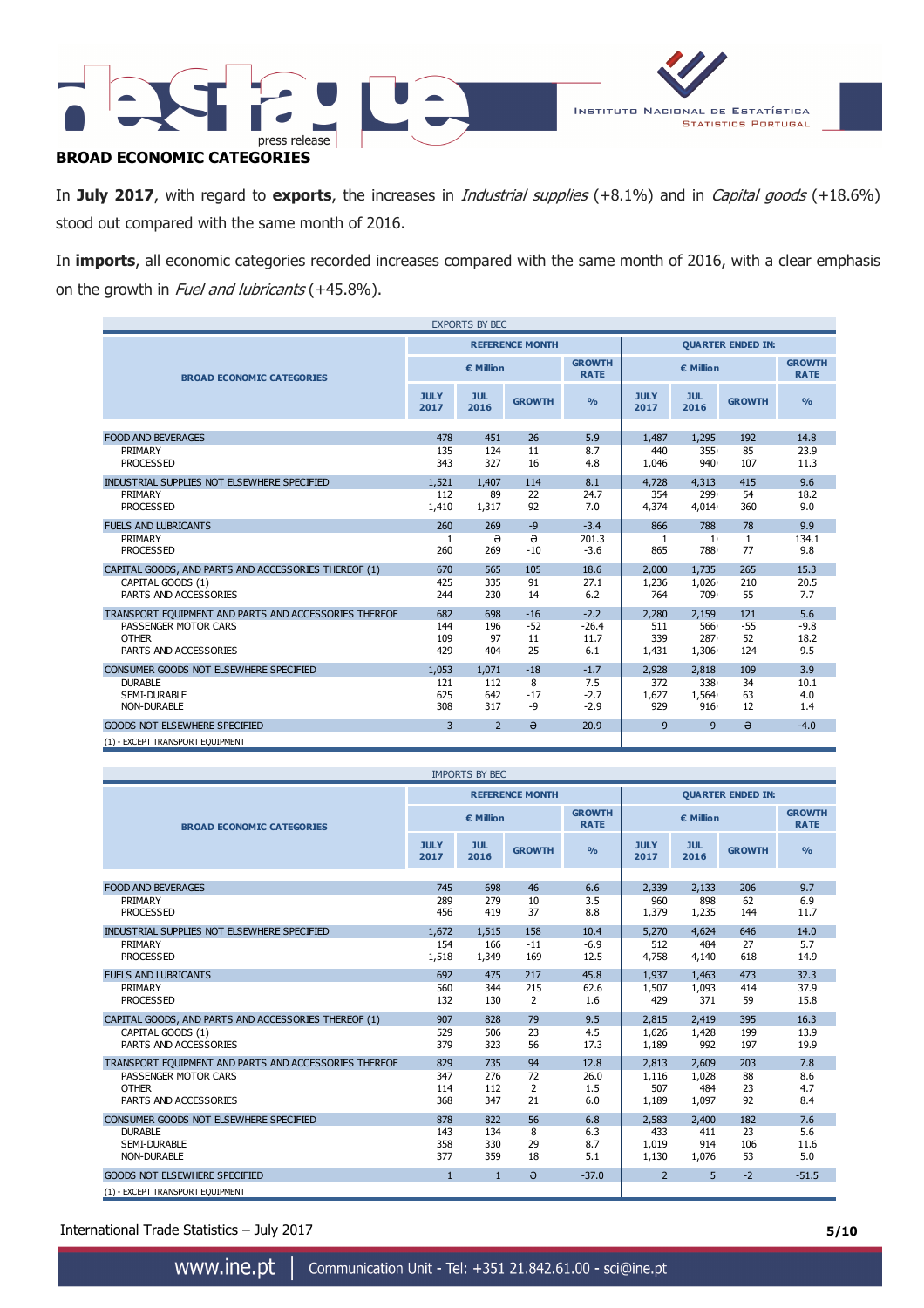

# **MAIN PARTNER COUNTRIES**

In **July 2017**, having in consideration the main destination countries in 2016, compared with the same month a year earlier, the largest increases were recorded in **exports** to Angola and France (+55.3% and +7.1% respectively). On the contrary, only exports to Spain and the United Kingdom have decreased.

With regard to **imports**, as far as the main partner countries in 2016 are concerned, in **July 2017**, vis-à-vis July 2016, only imports from the United Kingdom decreased, with the emphasis on the growth in imports from Spain and Germany  $(+7.0\%$  and  $+13.9\%$  respectively).

| EXPORTS BY COUNTRIES AND ECONOMIC ZONES  |                     |                    |                        |                              |                          |                    |               |                              |
|------------------------------------------|---------------------|--------------------|------------------------|------------------------------|--------------------------|--------------------|---------------|------------------------------|
|                                          |                     |                    | <b>REFERENCE MONTH</b> |                              | <b>QUARTER ENDED IN:</b> |                    |               |                              |
| <b>COUNTRIES AND ECONOMIC ZONES</b>      |                     | € Million          |                        | <b>GROWTH</b><br><b>RATE</b> |                          | € Million          |               | <b>GROWTH</b><br><b>RATE</b> |
|                                          | <b>JULY</b><br>2017 | <b>JUL</b><br>2016 | <b>GROWTH</b>          | O <sub>0</sub>               | <b>JULY</b><br>2017      | <b>JUL</b><br>2016 | <b>GROWTH</b> | $\frac{0}{0}$                |
|                                          |                     |                    |                        |                              |                          |                    |               |                              |
| <b>MAIN PARTNER COUNTRIES IN 2016:</b>   |                     |                    |                        |                              |                          |                    |               |                              |
| ES SPAIN                                 | 1,142               | 1,188              | $-47$                  | $-3.9$                       | 3,584                    | 3,463              | 121           | 3.5                          |
| FR FRANCE                                | 599                 | 559                | 40                     | 7.1                          | 1,848                    | 1,680              | 168           | 10.0                         |
| DE GERMANY                               | 546                 | 541                | 5                      | 1.0                          | 1,621                    | 1,603              | 18            | 1.1                          |
| <b>GB UNITED KINGDOM</b>                 | 313                 | 329                | $-16$                  | $-4.8$                       | 968                      | 932                | 36            | 3.8                          |
| <b>US UNITED STATES</b>                  | 226                 | 214                | 12                     | 5.7                          | 711                      | 676                | 35            | 5.2                          |
| <b>NL NETHERLANDS</b>                    | 197                 | 181                | 16                     | 8.6                          | 588                      | 477                | 111           | 23.2                         |
| IT ITALY                                 | 163                 | 154                | 10                     | 6.3                          | 516                      | 448                | 68            | 15.1                         |
| AO ANGOLA                                | 171                 | 110                | 61                     | 55.3                         | 468                      | 311                | 158           | 50.7                         |
| BE BELGIUM                               | 113                 | 102                | 11                     | 10.6                         | 332                      | 308                | 25            | 8.0                          |
| MA MOROCCO                               | 57                  | 55                 | 2                      | 3.7                          | 187                      | 184                | 3             | 1.5                          |
| <b>TOTAL EURO ZONE</b>                   | 2,898               | 2,839              | 59                     | 2.1                          | 8,922                    | 8,362              | 560           | 6.7                          |
| TOTAL EUROPEAN UNION (28 MEMBERS STATES) | 3,457               | 3,388              | 68                     | 2.0                          | 10,649                   | 9,942              | 707           | 7.1                          |
| <b>TOTAL EXTRA-EU</b>                    | 1,211               | 1,076              | 135                    | 12.6                         | 3,649                    | 3,176              | 472           | 14.9                         |

| IMPORTS BY COUNTRIES AND ECONOMIC ZONES  |                     |                    |                        |                              |                          |                    |               |                              |
|------------------------------------------|---------------------|--------------------|------------------------|------------------------------|--------------------------|--------------------|---------------|------------------------------|
|                                          |                     |                    | <b>REFERENCE MONTH</b> |                              | <b>QUARTER ENDED IN:</b> |                    |               |                              |
| <b>COUNTRIES AND ECONOMIC ZONES</b>      |                     | € Million          |                        | <b>GROWTH</b><br><b>RATE</b> |                          | € Million          |               | <b>GROWTH</b><br><b>RATE</b> |
|                                          | <b>JULY</b><br>2017 | <b>JUL</b><br>2016 | <b>GROWTH</b>          | $\frac{0}{0}$                | <b>JULY</b><br>2017      | <b>JUL</b><br>2016 | <b>GROWTH</b> | $\frac{9}{6}$                |
| <b>MAIN PARTNER COUNTRIES IN 2016:</b>   |                     |                    |                        |                              |                          |                    |               |                              |
| <b>ES SPAIN</b>                          | 1,872               | 1,750              | 122                    | 7.0                          | 5,692                    | 5,165              | 527           | 10.2                         |
| DE GERMANY                               | 773                 | 679                | 94                     | 13.9                         | 2,413                    | 2,130              | 283           | 13.3                         |
| FR FRANCE                                | 427                 | 365                | 62                     | 17.0                         | 1,306                    | 1,182              | 124           | 10.5                         |
| IT ITALY                                 | 341                 | 309                | 33                     | 10.6                         | 1,036                    | 884                | 152           | 17.2                         |
| NL NETHERLANDS                           | 289                 | 262                | 27                     | 10.5                         | 925                      | 802                | 123           | 15.3                         |
| <b>GB UNITED KINGDOM</b>                 | 150                 | 155                | $-5$                   | $-3.5$                       | 459                      | 477                | $-17$         | $-3.7$                       |
| CN CHINA                                 | 186                 | 149                | 36                     | 24.3                         | 545                      | 457                | 89            | 19.4                         |
| BE BELGIUM                               | 154                 | 147                | 7                      | 4.8                          | 494                      | 432                | 62            | 14.3                         |
| <b>RU RUSSIA</b>                         | 169                 | 131                | 38                     | 28.6                         | 383                      | 418                | $-35$         | $-8.3$                       |
| <b>BR BRAZIL</b>                         | 135                 | 68                 | 67                     | 98.2                         | 358                      | 324                | 35            | 10.8                         |
| <b>TOTAL EURO ZONE</b>                   | 4,008               | 3,656              | 352                    | 9.6                          | 12,312                   | 11,017             | 1295          | 11.8                         |
| TOTAL EUROPEAN UNION (28 MEMBERS STATES) | 4,380               | 4,028              | 351                    | 8.7                          | 13,528                   | 12,200             | 1327          | 10.9                         |
| <b>TOTAL EXTRA-EU</b>                    | 1,345               | 1,046              | 298                    | 28.5                         | 4,231                    | 3,455              | 776           | 22.5                         |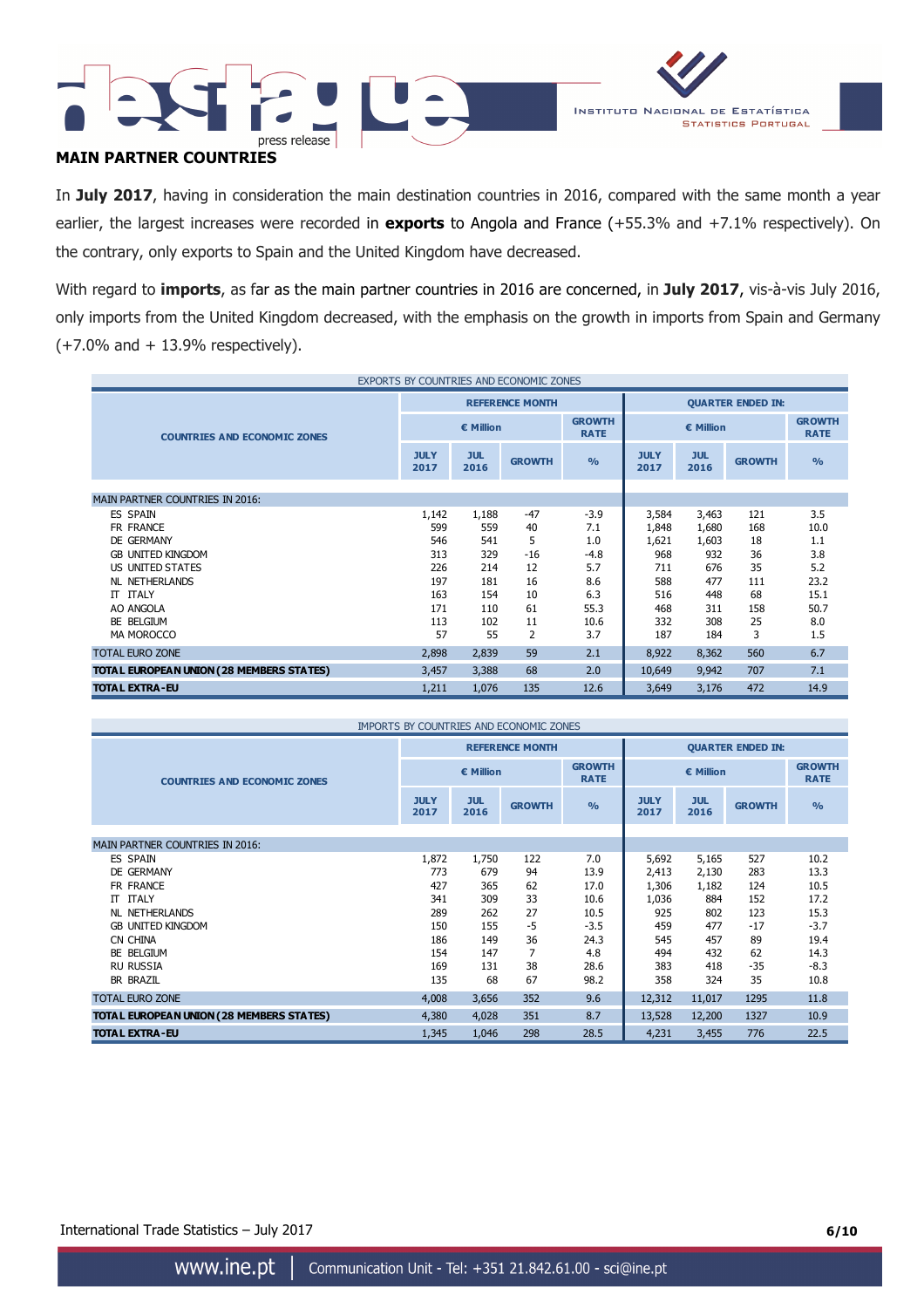



# **INTERNATIONAL TRADE STATISTICS 2016 – PROVISIONAL RESULTS**

Statistics Portugal disseminates the provisional results for International Trade in 2016, one month earlier than the expected official revisions policy calendar, so that these data might be included in the results of the National Accounts, soon to be released (final National Annual Accounts for 2015 and Quarterly National Sector Accounts for the 2<sup>nd</sup> quarter 2017).

The following table presents the main differences vis-à-vis the preliminary results disseminated in last May regarding 2016:

| REVISIONS OF INTERNATIONAL TRADE STATISTICS - 2016 |                                      |                                      |                   |  |  |
|----------------------------------------------------|--------------------------------------|--------------------------------------|-------------------|--|--|
| <b>GLOBAL RESULTS</b>                              | <b>Preliminary</b><br><b>Results</b> | <b>Provisional</b><br><b>Results</b> | <b>Difference</b> |  |  |
|                                                    |                                      | € Million                            |                   |  |  |
| <b>INTERNATIONAL</b>                               |                                      |                                      |                   |  |  |
| <b>Exports</b>                                     | 50,314                               | 50,022                               | $-292$            |  |  |
| <b>Imports</b>                                     | 61,134                               | 61,243                               | 109               |  |  |
| <b>Trade Balance</b>                               | $-10,820$                            | $-11,221$                            | $-401$            |  |  |

Additionally, benefiting from the access to other sources of information regarding Intra-EU exports (administrative data from the Taxes and Customs Authority and the collection of a new variable in the Intrastat, corresponding to the identification of the foreign importer), which in net terms determined a downward revision of EUR 172 million in exports for 2015. Data for 2016 and 2017 are consistent with this correction.

The aforementioned data is available as statistical indicators at www.ine.pt.

International Trade Statistics – July 2017 **7/10**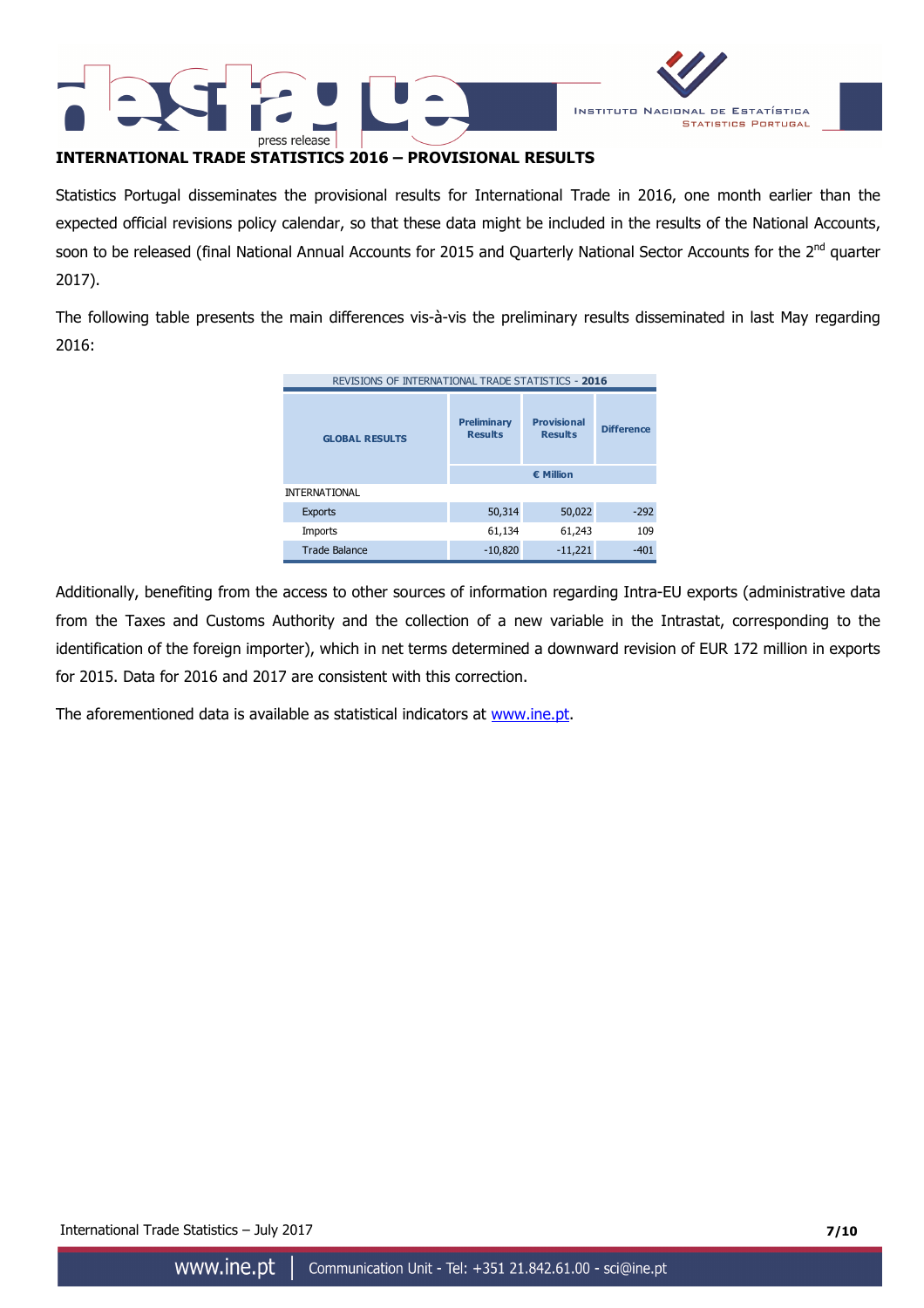



# **UNIT VALUE INDICES FOR INTERNATIONAL TRADE IN GOODS**

In compliance with the timetable defined for the dissemination of the Quarterly Unit Value Indices for International Trade, this press release makes available results for the 2<sup>nd</sup> quarter 2017 based on data from International Trade in Goods statistics for June 2017, on a 40 days basis (disseminated on August 9, 2017).

The results obtained show that the unit value index in both imports and exports continues with a positive year-on-year rate of change, however, with values lower than those recorded in the last quarter. The loss in terms of trade (relative price of exports in terms of imports), recorded a slight decrease in this quarter compared to the previous period.



**NOTE**:

Petroleum products – CPA 06 (Crude petroleum and natural gas) and CPA 19 (Coke and refined petroleum products).

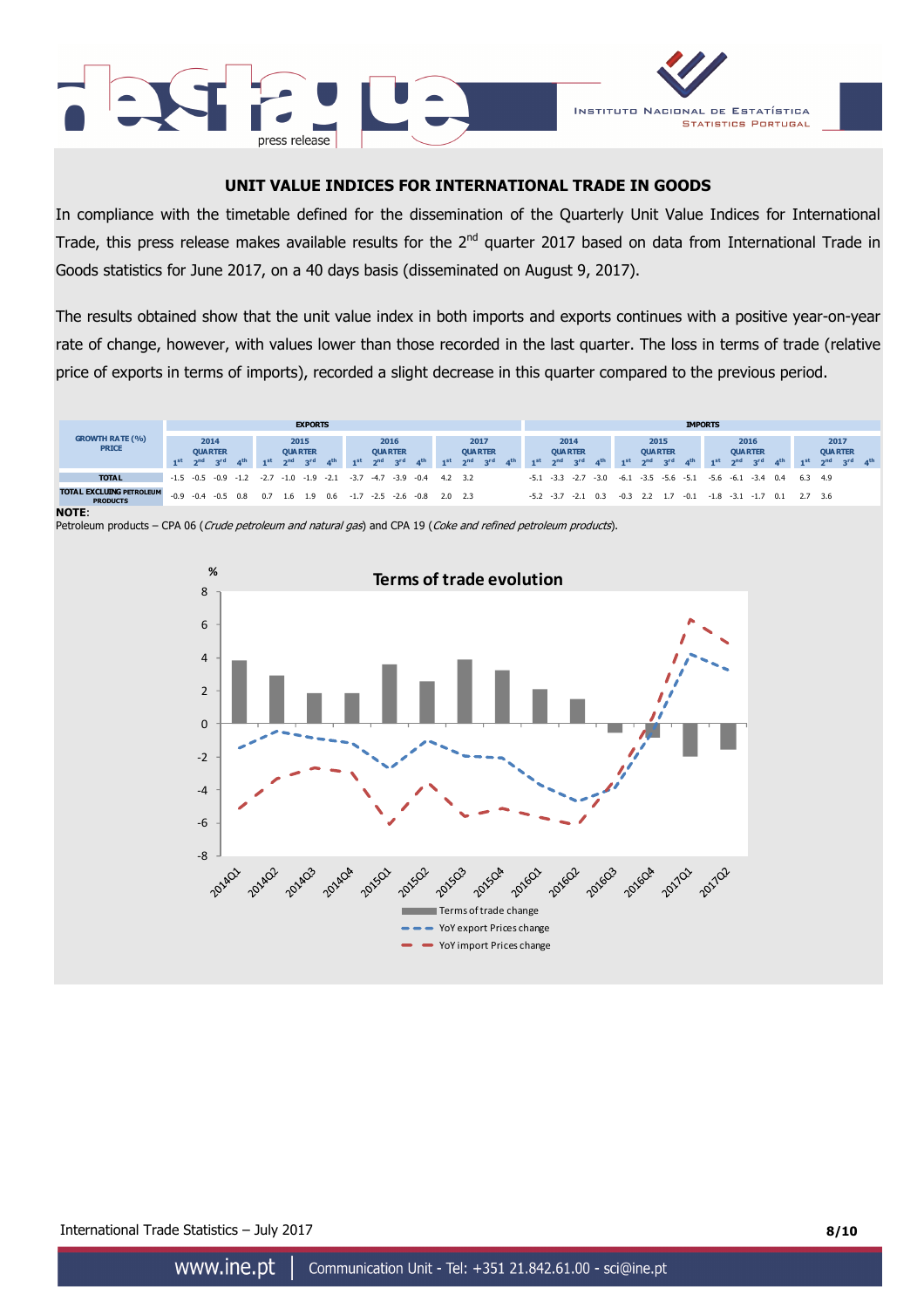



### **ABBREVIATIONS**

- EU European Union
- CN Combined Nomenclature, 2015, 2016 and 2017 versions
- BEC Classification by Broad Economic Categories, third revision
- CPA Statistical classification of products by activity, version 2.1

### **CONVENTIONAL SIGNS**

ә – Value less than half the module of the unit used

### **EXPLANATORY NOTES**

- **1.** International Trade compiles the statistical information about the commercial trade of goods with the European Union (Intra-EU trade) and Third Countries (Extra-EU trade). In terms of Intra-EU trade statistics it includes adjustments for non-responses as well as for enterprises with transactions below the defined exemption thresholds (which exempts from providing statistical data a significant number of enterprises).
- **2.** For simplification purposes, the terms associated to International Trade Statistics are narrowed to "imports" and "exports", however stating which market is being referred to (Intra-EU, Extra-EU and International Trade which includes the former two).
- **3.** In this "Press Release" the following statistical data are used:

2015: Intra-EU trade - January to December revised definitive results; Extra-EU trade - January to December revised definitive results.

2016: Intra-EU trade - January to December provisional results;

Extra-EU trade - January to December provisional results.

2017: Intra-EU trade - January to July monthly preliminary results;

Extra-EU trade - January to July monthly preliminary results.

- **4.** Due to rounding of numbers, totals might not correspond to the sum of the indicated parcels.
- **5.** Month-to-month growth rate it compares the level of each variable between two consecutive months. Although being an indicator that allows an up to date follow-up of the evolution of each variable, the value of this variation rate is particularly influenced by seasonal fluctuations effects and from other specific effects in one or both compared months.
- **6.** Year-on-year growth rate it compares the level of each variable between the current period and the same period of the previous year. The evolution of this rate is less biased from seasonal fluctuations. However, it might be influenced by these types of effects when referred to a specific period of time.
- **7.** Revisions: data available in this press release include regular revisions of the previous three months (according to the Revisions Policy applicable for the International Trade in Goods statistics) due to the replacement of estimations by new data from the enterprises and, in a lesser dimension, due to the corrections in data made by the reporting enterprises. The following table shows the impact of those revisions in the year-on-year growth rate (three months) disseminated in the previous press release:

| YEAR-ON-YEAR GROWTH RATE - APRIL 2017 TO JUNE 2017 |                                       |                                      |  |  |  |  |  |
|----------------------------------------------------|---------------------------------------|--------------------------------------|--|--|--|--|--|
|                                                    | <b>PREVIOUS</b><br><b>PUBLICATION</b> | <b>CURRENT</b><br><b>PUBLICATION</b> |  |  |  |  |  |
| <b>EXPORTS</b>                                     | 75                                    | 77                                   |  |  |  |  |  |
| <b>IMPORTS</b>                                     | 13.3                                  | 12R                                  |  |  |  |  |  |

**8.** The BEC nomenclature - Classification by Broad Economic Categories doesn't include the Gold for monetary use (CN 71082000) and Coins, including coins with legal tender (except medals, coins mounted in objects of personal adornment coins with character collectibles with numismatic value, waste and scrap) (CN 71189000). The sum of the various categories of the BEC may not match with total trade, due to these exclusions and also for confidentiality reasons.

International Trade Statistics – July 2017 **9/10**